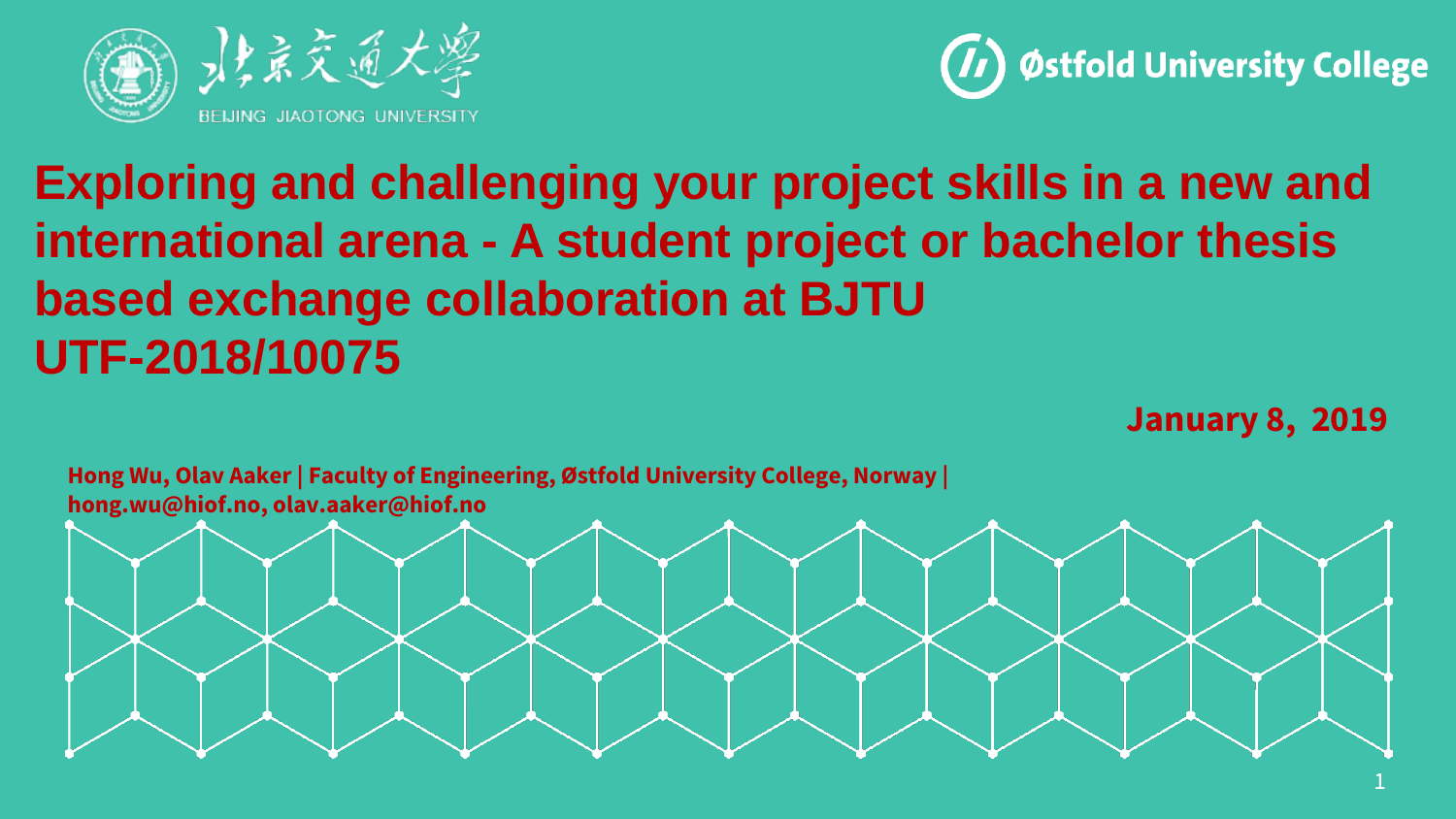

**NORWEGIAN CENTRE FOR INTERNATIONAL COOPERATION IN EDUCATION** 

**The project supported by DIKU [www.siu.no](http://www.siu.no/)**

**The Norwegian Agency for International Cooperation and Quality Enhancement in Higher Education (DIKU, previous name SIU) is a Norwegian public sector agency that promotes international cooperation at all levels of education.** 

**DIKU is located in Bergen, the 2<sup>nd</sup> largest city of Norway.** 

**DIKU announces many supporting programs annually**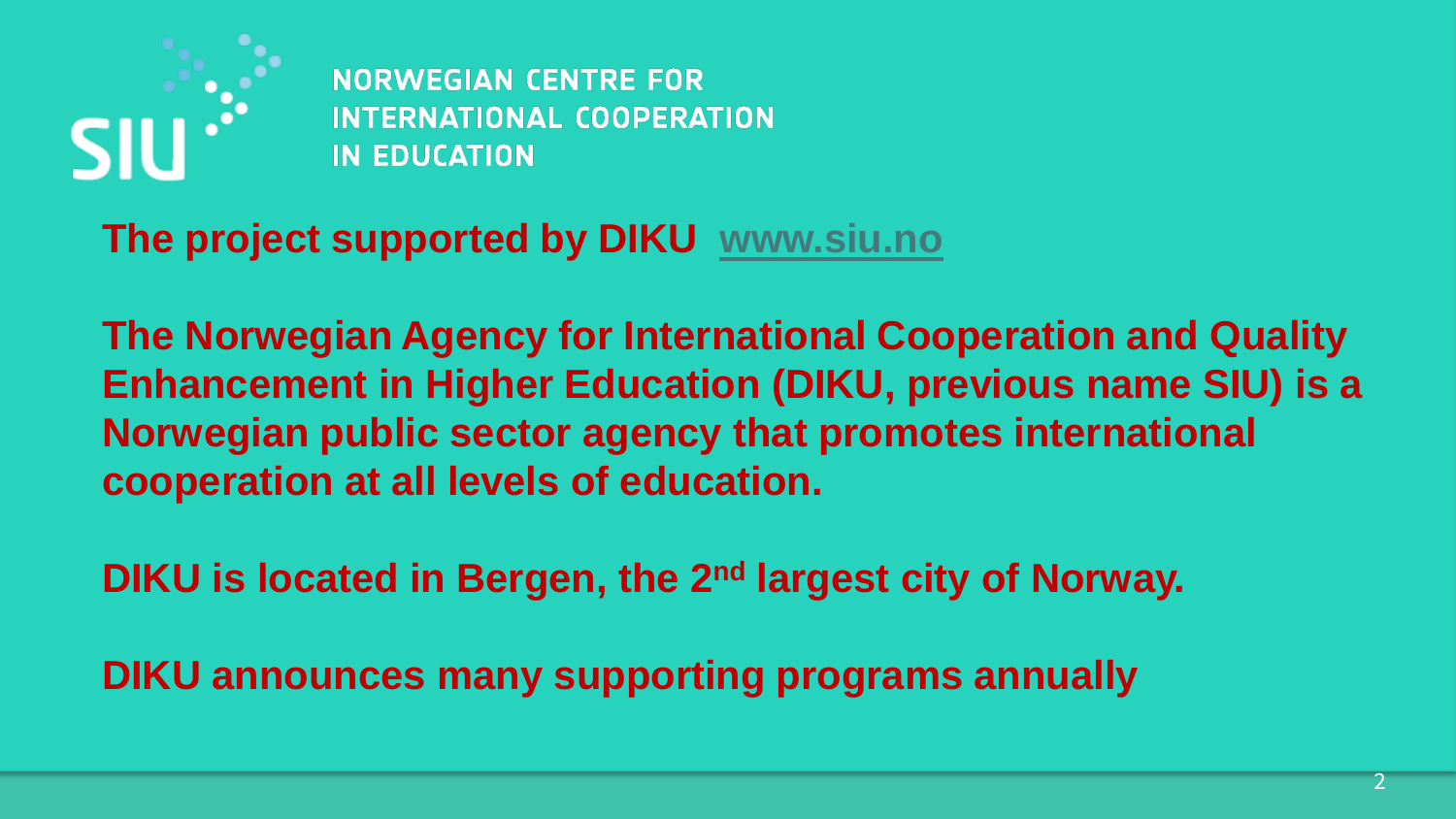## **The project goal:**

- **Engaging in OUC´s master program "Green Energy Technology" starts in 2019, from a research collaboration aspect.**
- **Organizing student research projects through student mobility.**
- **Identifying appropriate match both for student mobility model for suitable or viable research topics for research collaboration.**

**Expected results:** 

- **Trust building and maintaining collaboration network with BJTU.**
- **Building and testing hosting channels and contacts for regularly international student mobility**
- **Promoting and generating mutual understanding and identifying good cases for OUC and BJTU student mobility.**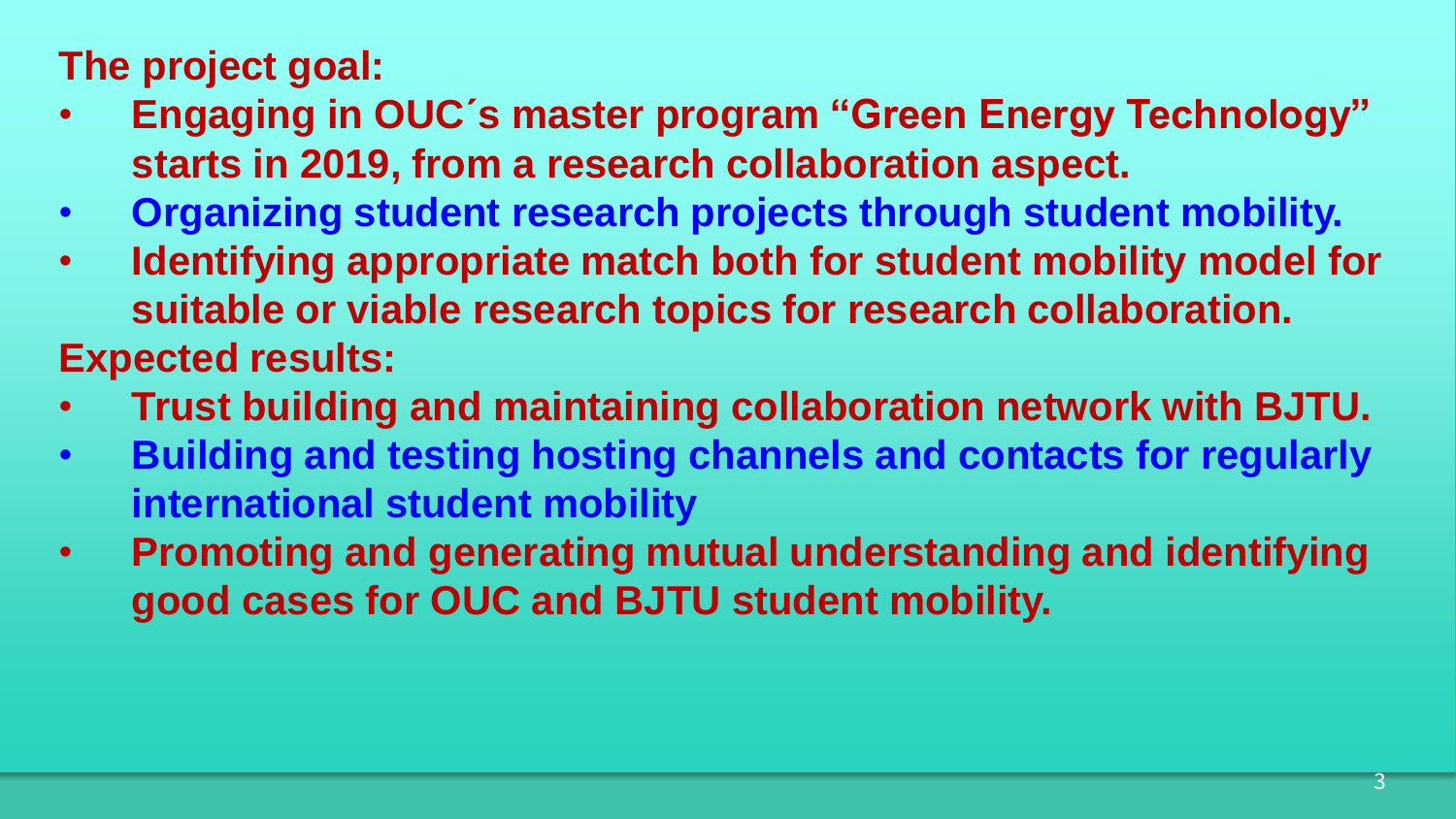**Expected results relevant to project operation**

**Mobilizing 2 OUC outbound students conducting their bachelor thesis at BJTU, contributing thematic topics for OUC and BJTU collaboration.** 

**Mobilizing and organizing 4 BJTU inbound post-graduated master students conducting their master thesis partly at OUC, combined within an OUC student research subject and contributing thematic topics for OUC and BJTU collaboration.**

**All student mobility need to register and get grades as a part of hosting institution grade system, so we need both OUC and BJTU study administrations supporting for this project.**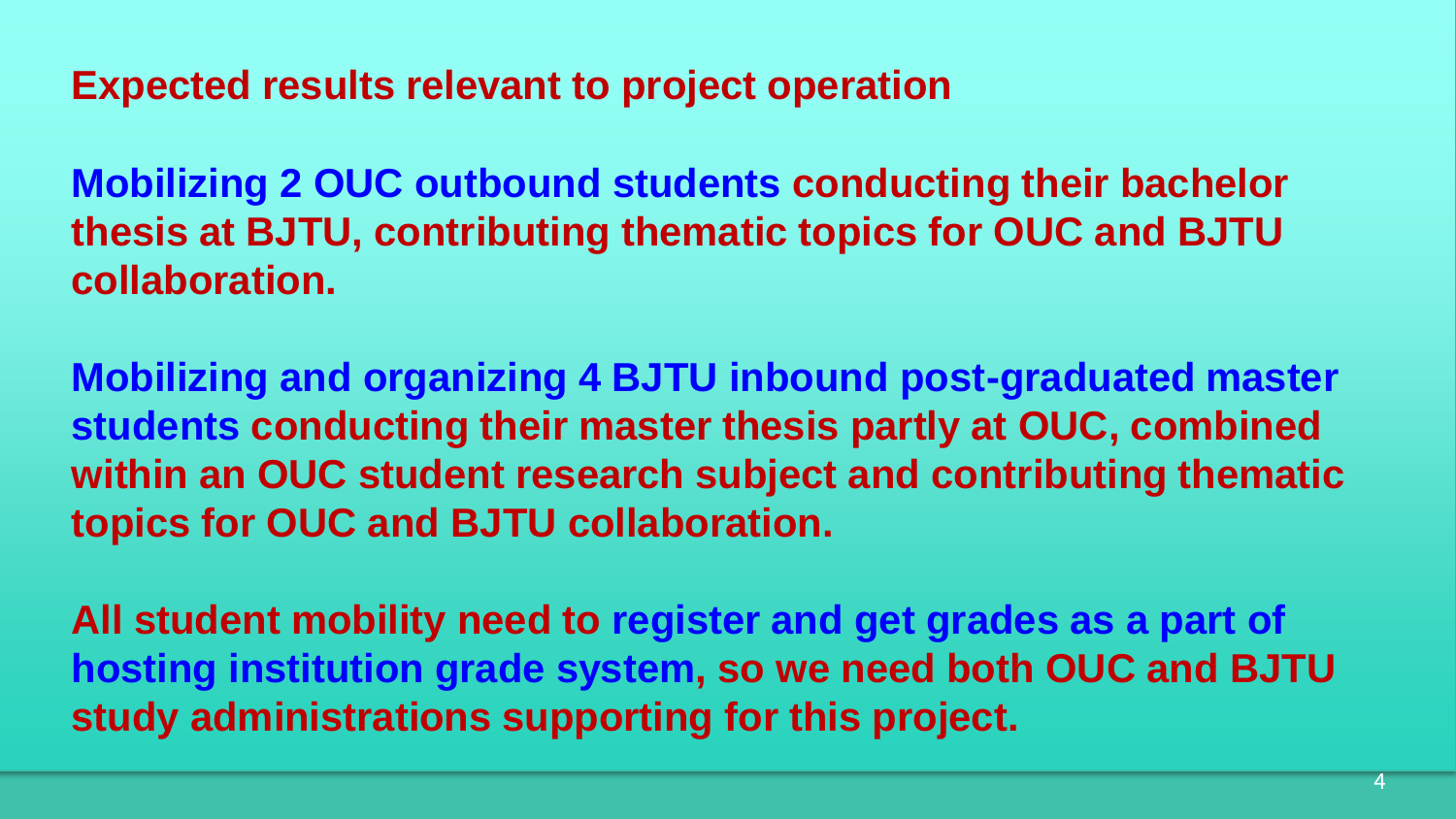#### **Total budget for the project NOK 300 000,-**

- **The project period lasts 31 December 2020 (2 years)**
- **Only supported direct costs, no wage no equipment**
- **Involved institutions own contributions in working hours**
- **Requirements for report and disseminations**
- **Need to involve in student mobility**
- **Need to balance gender equally**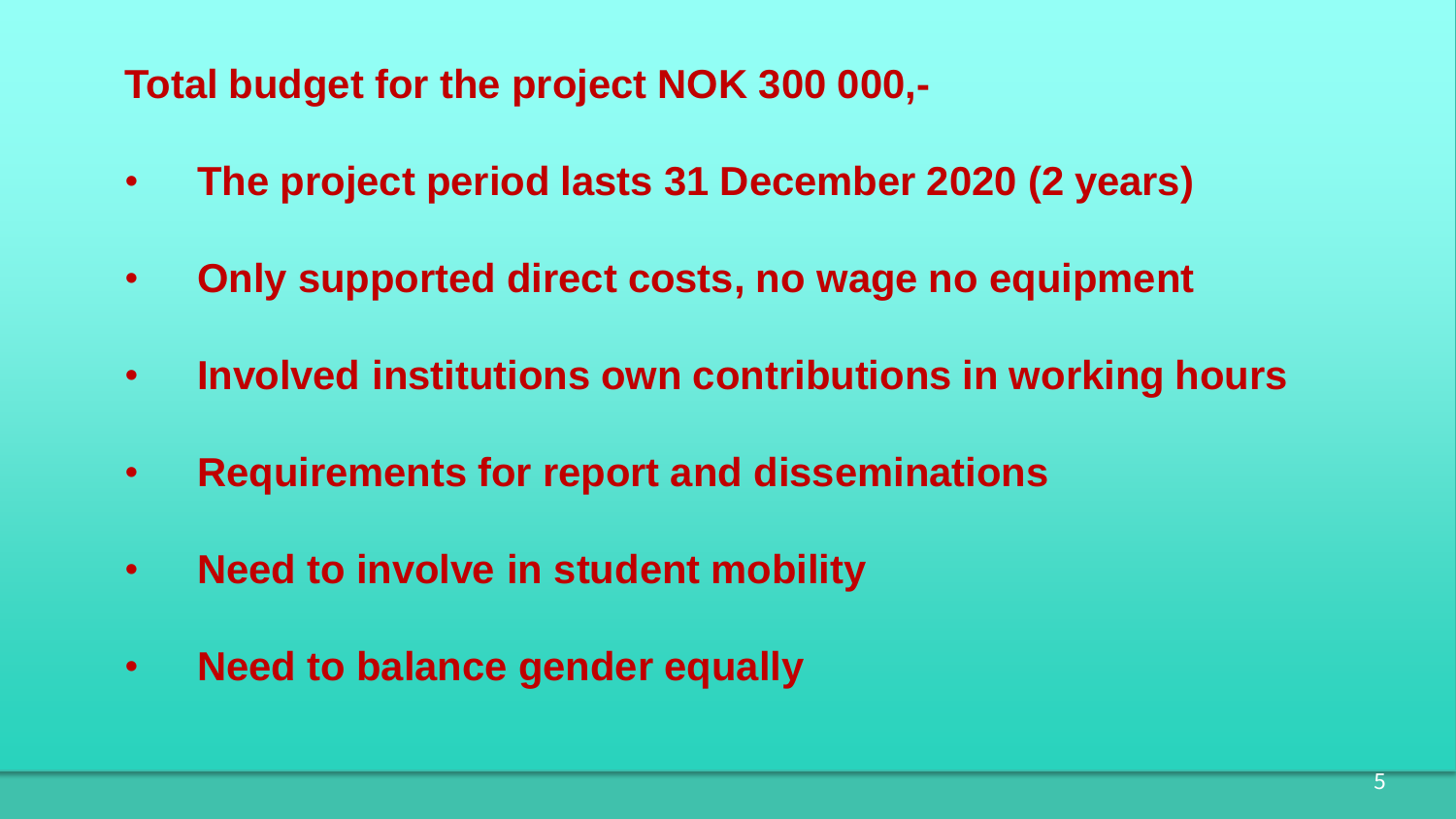### **Involved and contributed OUC partner and BJTU colleagues**

#### **Østfold County Government Section for climate and energy planning**

**https://www.ostfoldfk.no/natur-og-miljo/klima-og-energi/klima-og-energiplanlegging/**



- **Guri Bugge, Advisor for climate and energy**
- 郭盛 **Professor, Guo Sheng, BJTU for overall project management**
- 贾力 **Professor Jia Li, BJTU, for student research project topics**
- 史红梅 **Professor, Li Hongmei, BJTU academic course supporting**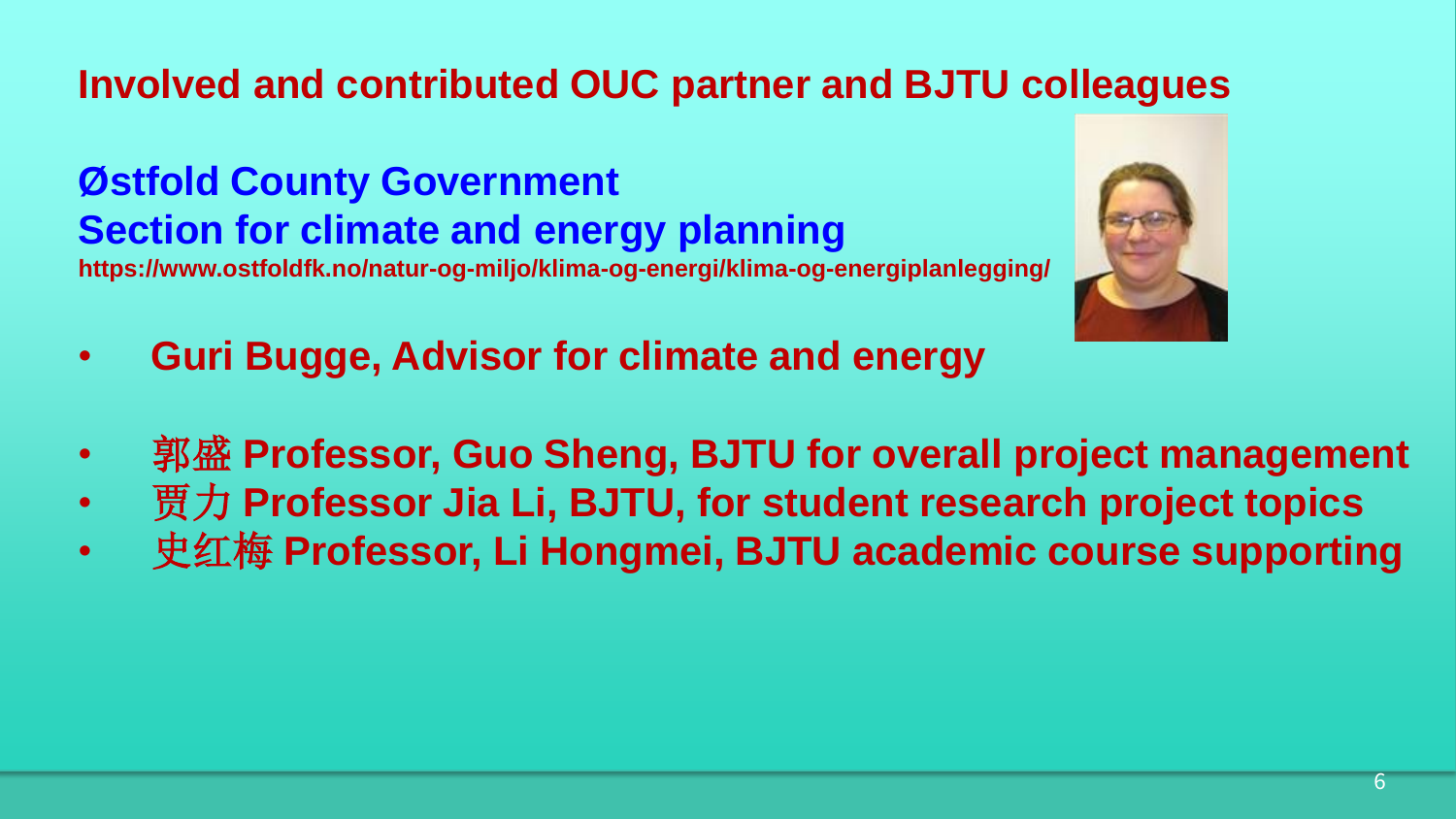**The main partner – Østfold University College Budget, project progress, report, disseminating Norway**

**The collaborating partner – Beijing Jiaotong University Actions and activities at BJTU in China**

**The main partner responsible coordinator** 吴弘 **Dr. Hong Wu, overall project action and activities Reporting to DIKU [www.siu.no](http://www.siu.no/)**

**The collaborating partner responsible coordinator** 鄂明成 **Dr. Er Ming Cheng, overall project actions at BJTU China Facilitating and assisting project actions at BJTU China**

7